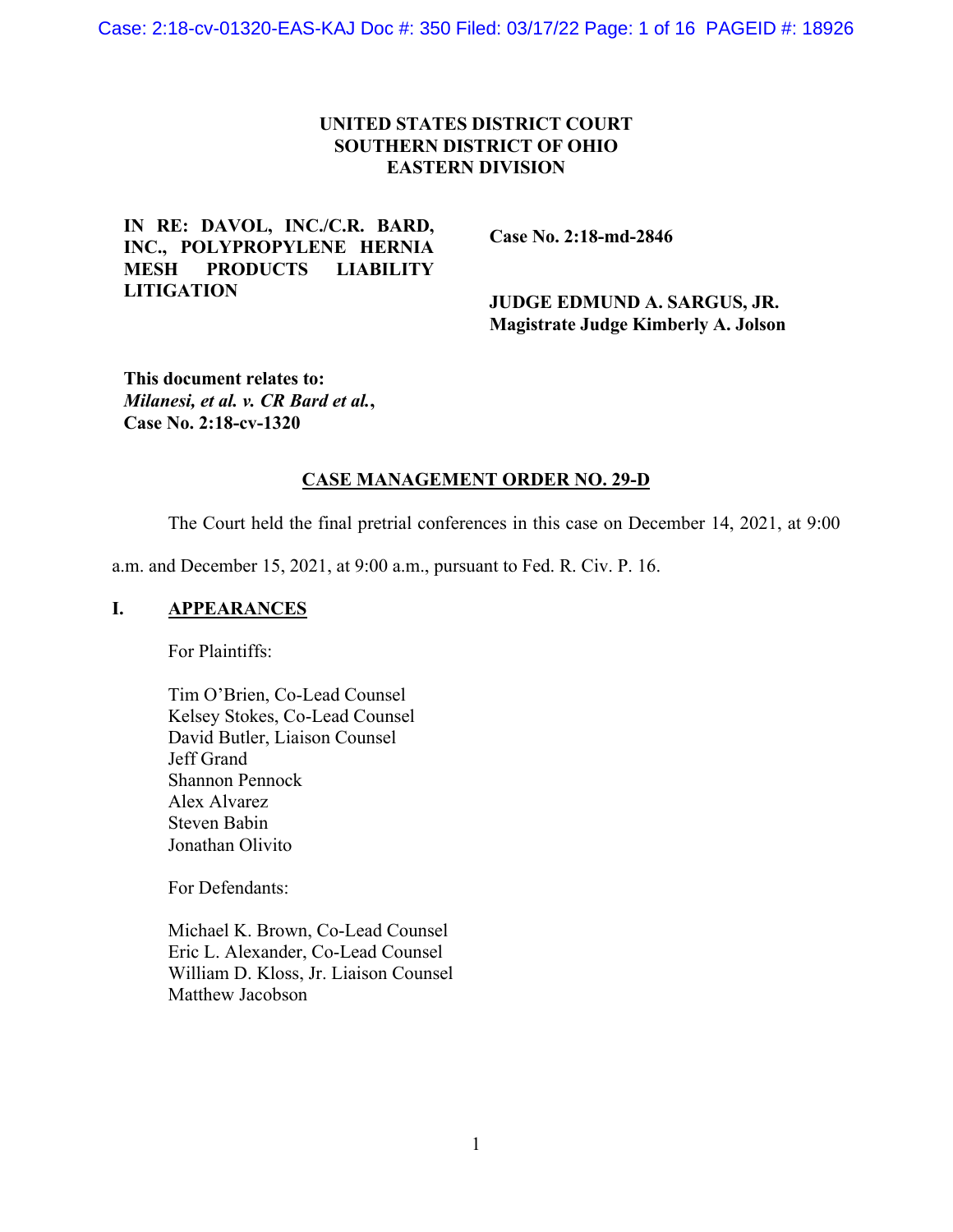## **II. NATURE OF ACTION**

A. This is a personal injury action.

B. The jurisdiction of the Court is invoked under Title 28, United States Code, Section 1332(a), in that complete diversity of citizenship between Plaintiffs and Defendants exists in this action, and the amount in controversy exceeds \$75,000, and Section 1441(b). In addition, venue is proper in this pursuant to Title 28, United States Code, Section 1391(a).

C. The jurisdiction of the Court is not disputed.

## **III. TRIAL LENGTH**

The estimated length of trial is approximately 15 court days. (*See* ECF No. 559).<sup>1</sup> The Court previously has directed that each side is limited to 37.5 hours for their respective directexamination and cross-examination time.

## **IV. AGREED STATEMENTS AND LISTS**

## **A. General Nature of the Claims of the Parties**

## 1.) **Plaintiff's Claims**

Plaintiffs allege that Mr. Milanesi suffered injuries from Defendants' medical device used for hernia repair, the Ventralex Hernia Patch size large ("Ventralex"). Plaintiffs' position is that the device is defective and the risk of danger in the Ventralex outweighs the benefits of the device; and that it fails to perform as safely as an ordinary surgeon would expect. Plaintiffs further allege that Defendants failed to provide adequate warnings about the risks (including complications, frequency, severity, and duration), the inadequate research and testing prior to distribution, and the proper way to use the Ventralex Hernia Patch.

Plaintiffs have asserted the following claims against Defendants:<sup>2</sup>

<sup>&</sup>lt;sup>1</sup> This does not include jury deliberations and any Phase 2/Punitive Damages phase of the trial.

<sup>&</sup>lt;sup>2</sup> Plaintiffs are not pursuing the following claims: Strict Liability-Failure to Warn; Express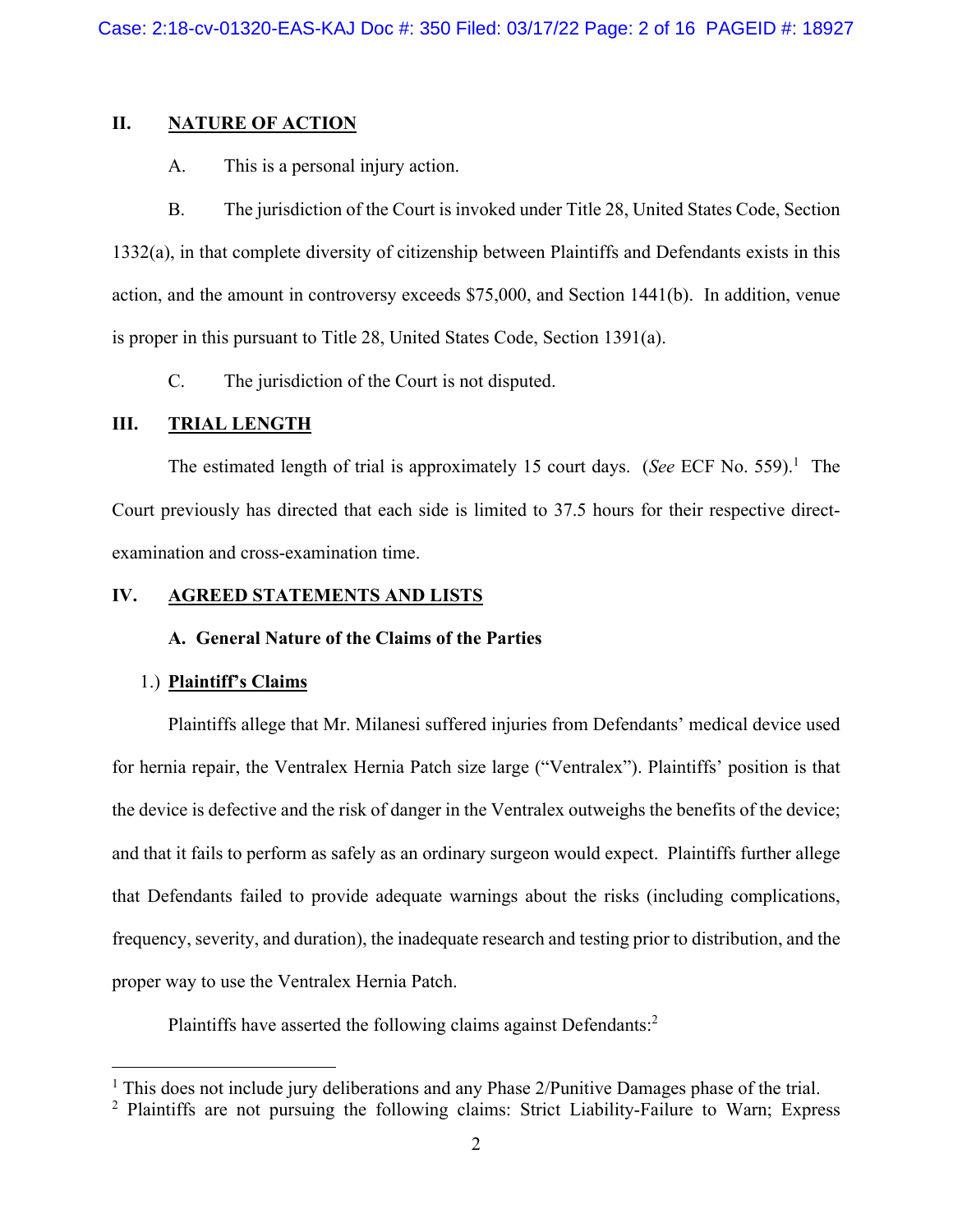- (1) Negligence;
- (2) Negligent Failure to Warn;
- (3) Strict Products Liability Design Defect;
- (4) Gross Negligence;
- (5) Negligent Misrepresentation;
- (6) Fraudulent Misrepresentation;
- (7) Fraudulent Concealment; and
- (8) Loss of Consortium.

### 2) **Defendants' Contentions**:

Defendants assert that Plaintiffs' negligence and strict product liability claims fail for lack of evidence of any design defect, failure to warn, negligence, and causation. Defendants also contend that Plaintiffs' fraud and misrepresentation claims fail because there is no evidence of misrepresentations made or fraudulent concealments, and there is no evidence that Dr. Gill relied on any representations by Defendants. Defendants further assert that they were not grossly negligent in any regard and did not act with malice towards Plaintiffs such that punitive damages would be proper.

## **B. Uncontroverted Facts:**

1. The Ventralex Hernia Patch is a prescription medical device used for hernia repair. The Ventralex Hernia Patch was legally on the market in the United States in July 2007.

Warranty; Implied Warranty of Merchantability; and Implied Warranty of Fitness for Particular Purpose. The Court previously granted summary judgment on Plaintiffs' manufacturing defect claims.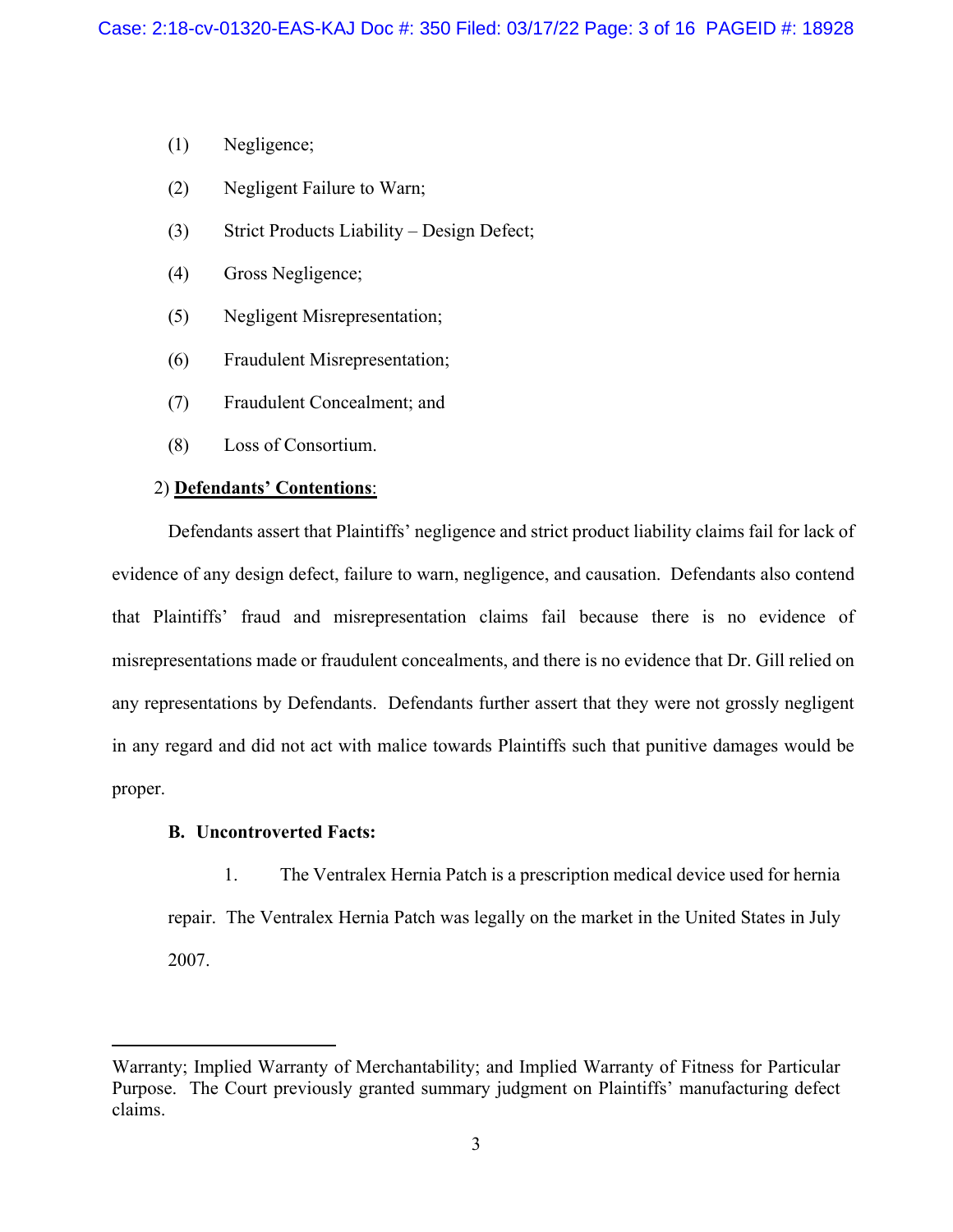2. The Ventralex Hernia Patch is a multicomponent device. It is made of three layers—two of polypropylene mesh on one side and one of a permanent expanded polytetrafluoroethylene ("ePTFE") film on the other side. The device contains a nonabsorbable ring made of PET polymer.

3. On July 11, 2007, Dr. Gill selected and utilized a size large Ventralex Hernia Patch to repair Mr. Milanesi's umbilical hernia.

4. On May 25, 2017, Dr. Michael Caluda recommended immediate surgery to address the unreducible mass above Mr. Milanesi's umbilicus. The surgery was performed on May 26, 2017. During the May 26, 2017, surgery, Dr. Caluda observed that a loop of small bowel was densely adherent to the overlying mesh and an erosion of the bowel was evident into an abscess cavity involving a portion of the mesh, which had turned to expose the polypropylene to the bowel at some point, causing an area of adherence. On May 26, 2017, Dr. Caluda explanted the infected Ventralex Hernia Patch from Mr. Milanesi and surgically repaired the fistula that had developed between the bowel and the Patch, leading to the infection of the Patch. Dr. Caluda also resected the segment of small intestine that had eroded into the mesh. Dr. Caluda performed a side-to-side stapled anastomosis.

5. On June 1, 2017, Mr. Milanesi underwent another surgery due to a high grade post-operative bowel obstruction.

6. For purposes of trial, C. R. Bard, Inc. and Davol Inc. shall be used interchangeably and will sometimes collectively be referred to as "Defendants."

## **C. Contested Issues of Fact and Law**

## **Contested Issues of Fact**

Plaintiffs contend that the contested issues of fact remaining for decision are:

4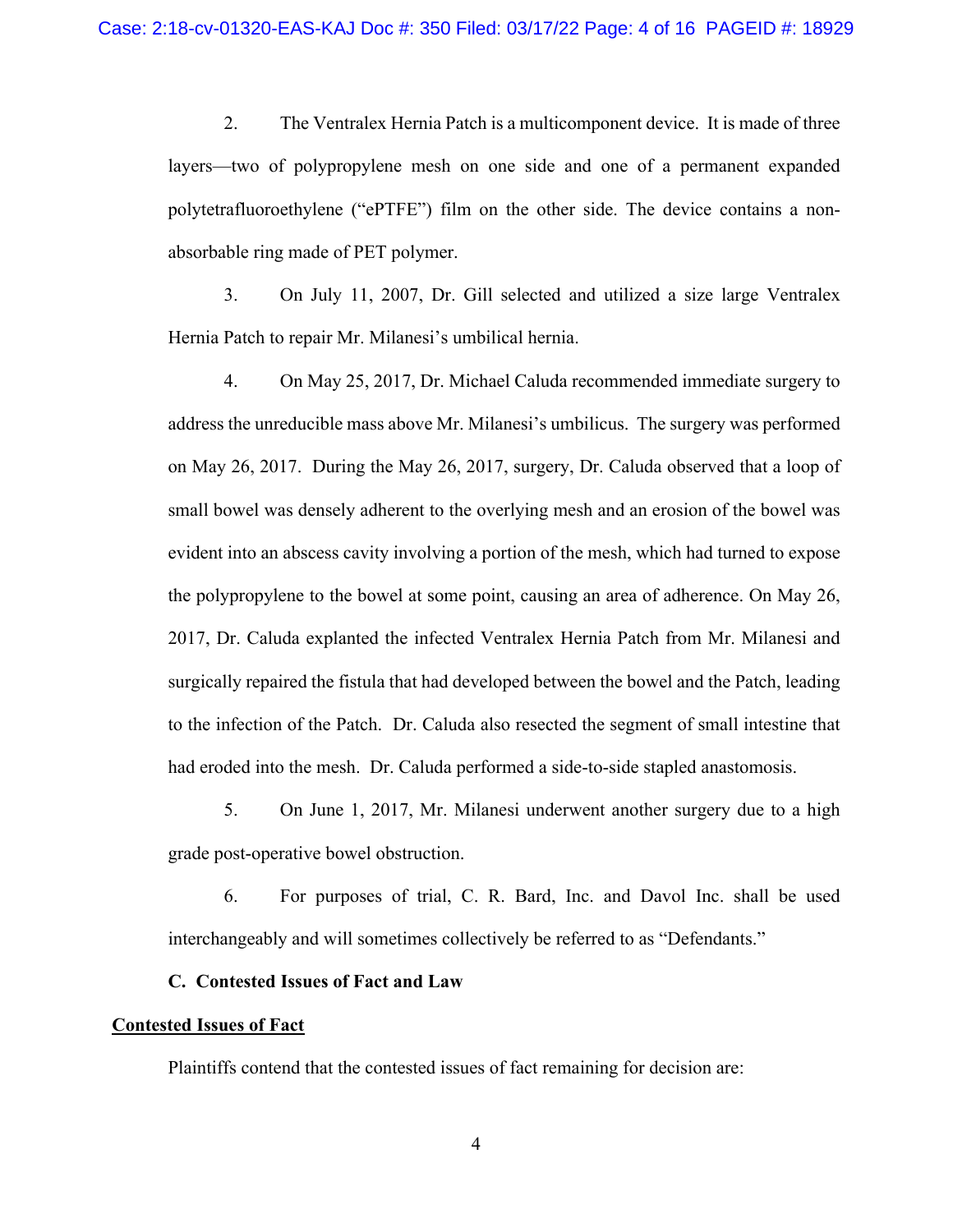## **Negligence**

Whether Bard and Davol failed to use reasonable care in the design, testing, or research of the Ventralex, and, if so, whether that was a legal cause of the injury to Mr. Milanesi.

### Negligent Failure to Warn

Whether Bard and Davol negligently failed to warn about particular risks involved in the use of the Ventralex, and, if so, whether that failure to warn was a legal cause of the injury to Mr. Milanesi. Strict Products Liability – Design Defect

Whether the Ventralex (1) either (a) failed to perform as safely as an ordinary consumer would expect when used as intended or in a manner reasonably foreseeable by the manufacturer or (b) the risk of danger in the design of the Ventralex outweighs the benefits of the Ventralex and (2) the Ventralex reached Mr. Milanesi without substantial change affecting the condition and, if so, (3) whether that failure was a legal cause of the injury to Mr. Milanesi.

### Gross Negligence (Design Defect)

Whether Bard and Davol were grossly negligent in designing the Ventralex, and, if so, whether that was a legal cause of the injury to Mr. Milanesi.

### Gross Negligence (Failure to Warn)

Whether Bard and Davol were grossly negligent in failing to warn about particular risks involved in the use of the Ventralex, and, if so, whether that failure to warn was a legal cause of the injury to Mr. Milanesi.

#### Negligent Misrepresentation

Whether:

- (1) Bard and Davol made a statement concerning a material fact that they believed to be true but which was in fact false;
- (2) Bard and Davol were negligent in making the statement because they should have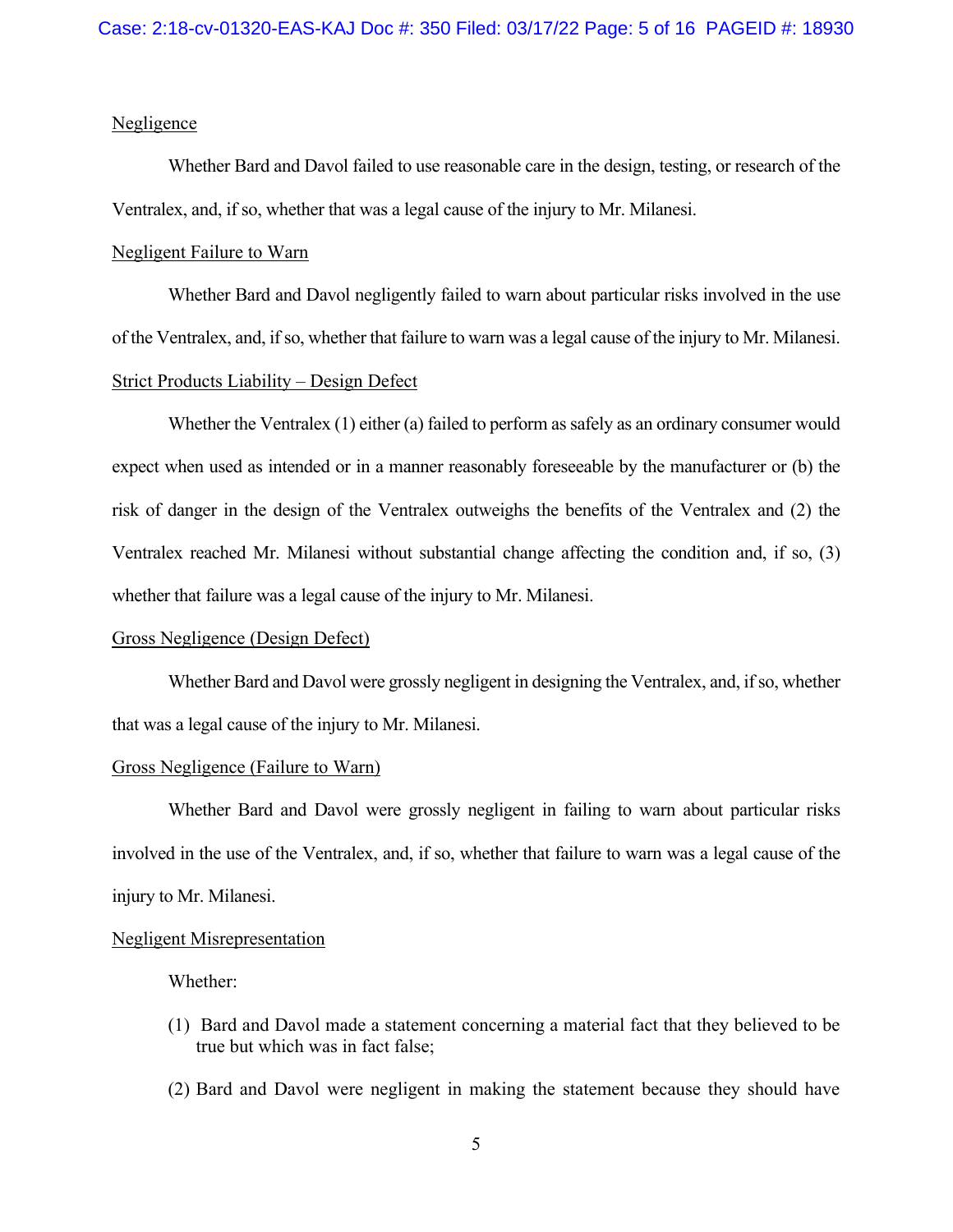known the statement was false;

- (3) in making the statement, Bard and Davol intended or expected that another would rely on the statement;
- (4) Mr. Milanesi or his surgeon justifiably relied on the false statement; and
- (5) the false statement was a legal cause of the injury to Mr. Milanesi.

## Fraudulent Misrepresentation

Whether:

- (1) Bard and Davol intentionally made a false statement concerning a material fact;
- (2) Bard and Davol knew the statement was false when they made it or made the statement knowing they did not know whether it was true or false;
- (3) Bard and Davol intended that another would rely on the false statement;
- (4) Mr. Milanesi or his surgeon relied on the false statement; and
- (4) the false statement was a legal cause of injury to Mr. Milanesi.

## Fraudulent Concealment

Whether:

- (1) Bard and Davol concealed or failed to disclose a material fact;
- (2) Bard and Davol knew or should have known the material fact should be disclosed;
- (3) Bard and Davol intended that another would rely on their concealment of or failure to disclose the material fact;
- (4) Mr. Milanesi or his surgeon relied on the concealment or failure to disclose; and
- (5) the concealment or failure to disclose was a legal cause of injury to Mr. Milanesi.

## Loss of Consortium

Whether Mrs. Milanesi has lost affection, solace, comfort, companionship, conjugal life, fellowship, society, company, cooperation, assistance, or aid from Mr. Milanesi because of Bard and Davol's conduct.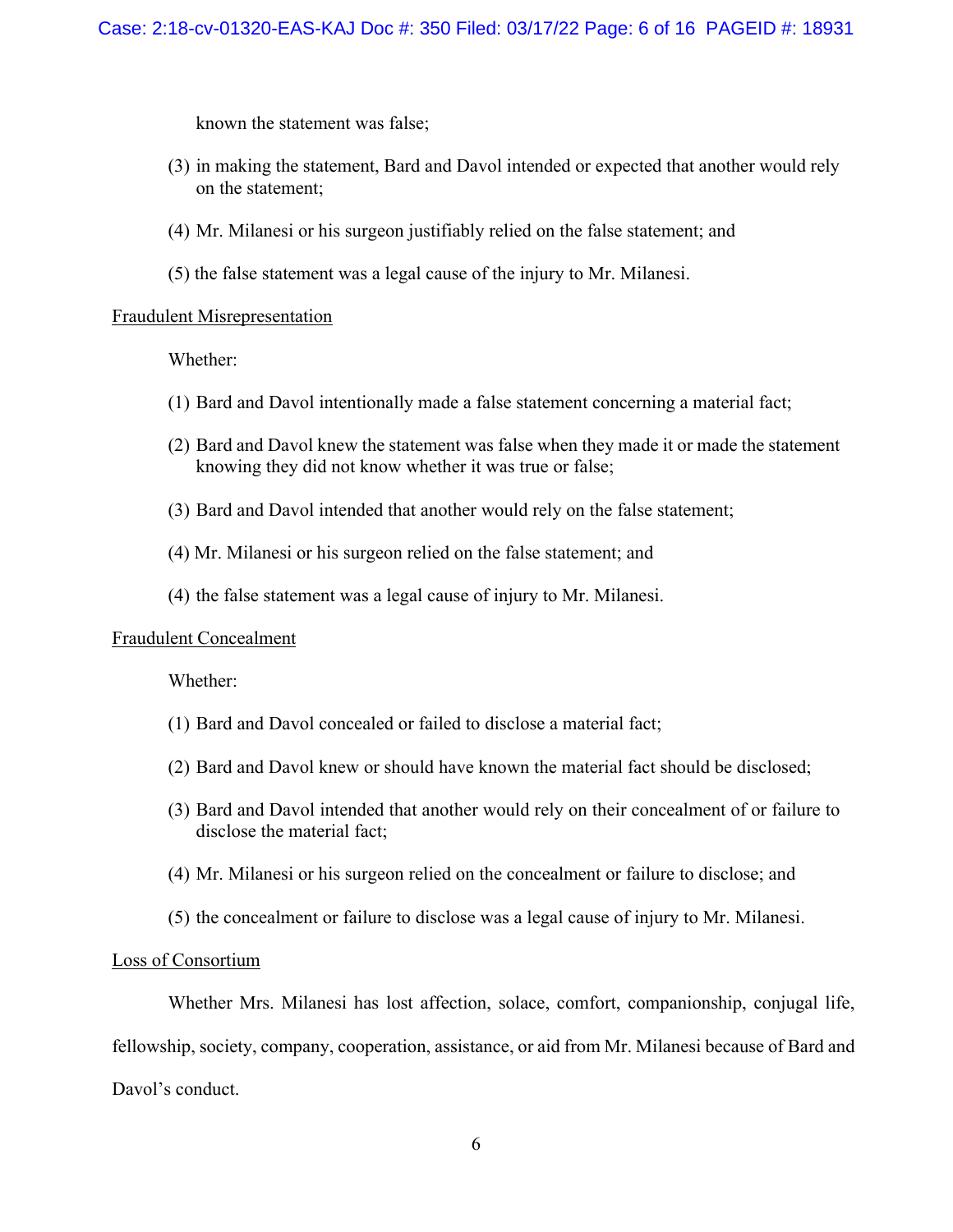Defendants contend that the contested issues of fact remaining for decision are:

- Whether Plaintiffs' alleged injuries were proximately caused by a defect in the Ventralex, and would not have occurred but for the implantation of that device.
- Whether Plaintiffs, as a proximate cause of Defendants' conduct, suffered any compensable damages, and if so, how much.
- Whether Plaintiffs' injuries were the result of Defendants acting with actual malice<sup>3</sup> towards them.
- Whether there was a feasible alternative design available to Dr. Gill at the time of Mr. Milanesi's implant.<sup>4</sup>
- Whether Dr. Gill had independent knowledge of the risk of the complications that Plaintiffs claim.
- Whether the complications that Plaintiffs claim were generally known in the medical community.

# **Contested Issues of Law**

Plaintiffs contend there are no special issues of law reserved other than those implicit in

the foregoing issues of fact and other than those that have been addressed through motion practice.

Defendants contend that the contested issues of law, in addition to those implicit in the

foregoing issues of fact, are:

- Whether Plaintiffs have any active and/or actionable negligence theories, besides negligent design and negligent failure to warn, in light of the fact that Defendants moved for summary judgment against any negligence theories that were not contained within the traditional products liability theories and the Court ruled that Plaintiffs' negligence theories *were* confined to those traditional theories (except for manufacturing defect, which is not at issue in this case). *See* Dispositive Motions Order No. 3, ECF No. 167, at 26 ("Next, Defendants argue that summary judgment is appropriate on Plaintiffs' other negligence claims to the extent that they raise negligence claims distinct from their design defect, manufacturing defect, and failure to warn claims, and on Plaintiff's negligence per se claim. . . . Plaintiffs do not appear to raise negligence claims apart from their product liability claims, though Plaintiffs fail to make an adequate showing as to their negligence per se claim."); *see also* Plaintiffs' Proposed Jury Instructions, at 38 (describing Plaintiffs' negligence claim as falling under either "design defect" or "failure to warn").
- Whether Defendants were negligent in the design or warnings of the Ventralex implanted in Mr. Milanesi.
- Whether the Ventralex is defective in its design.

<sup>&</sup>lt;sup>3</sup> Plaintiffs object this is not the standard under Florida law.

<sup>&</sup>lt;sup>4</sup> Plaintiffs object this is not the standard under Florida law.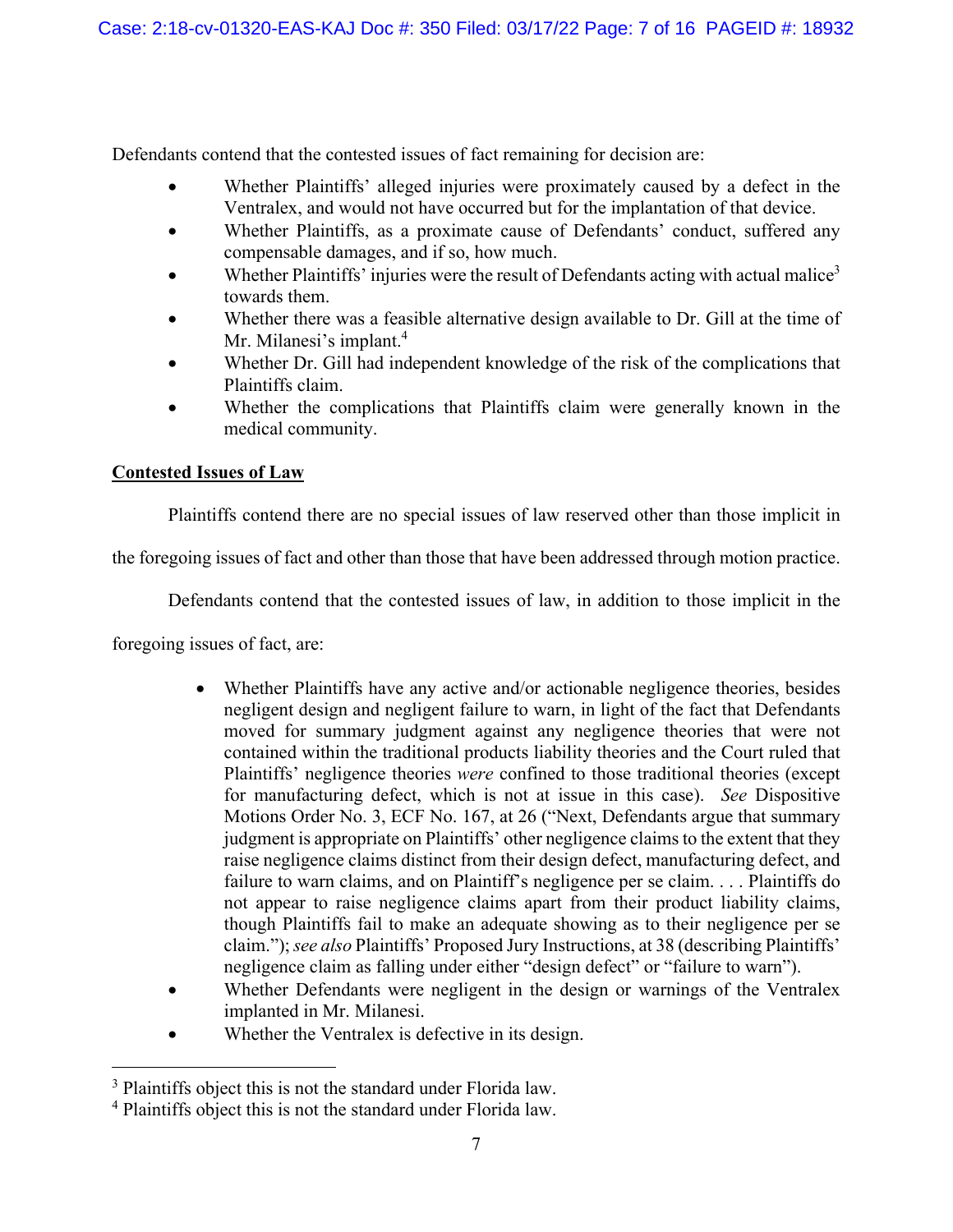- Whether an alleged design defect in the Ventralex proximately caused Plaintiffs' injuries.
- Whether Defendants adequately warned physicians of the risk of injuries.
- Whether an alleged deficiency in Defendants' warnings proximately caused Plaintiffs' injuries in that Dr. Gill would not have implanted the Ventralex if said deficiency did not exist.
- Whether Defendants made a misrepresentation to Dr. Gill, whether Dr. Gill relied on that misrepresentation, and whether Dr. Gill would not have implanted the Ventralex if the alleged misrepresentation did not occur.
- Whether Defendants' alleged misrepresentation proximately caused Plaintiffs' injuries.
- Whether Defendants misrepresented or concealed information regarding the Ventralex that proximately caused Plaintiffs' injuries in that Dr. Gill would not have implanted the Ventralex if said misrepresentation or concealment did not occur.
- Whether Plaintiffs have viable misrepresentation- or concealment-based claims based on alleged representations made to Mr. Milanesi, as opposed to Dr. Gill, given the learned intermediary doctrine and this Court's ruling on summary judgment that Plaintiffs have no such claim as a matter of law. *See*  Dispositive Motions Order No. 3, ECF No. 167, at 24 ("Contrary to Defendants' contention, this line of cases does not stand for the proposition that all fraud-based claims are 'repackaged' failure-to-warn claims if they address the same conduct; *the operative issue is whether Plaintiffs are attempting to do an end-run around the learned intermediary doctrine by focusing on Defendants' statements to Mr. Milanesi, not Dr. Gill. Plaintiffs point to only the representations Defendants made to Dr. Gill—not Mr. Milanesi—and they do not argue that the learned intermediary rule does not apply*. . . . Accordingly, there is no indication that the Court should treat Plaintiffs' fraud-based claims as part of their failure to warn claims.").
- Whether Plaintiffs' claim for "gross negligence" is a viable standalone claim under Florida law, as opposed to being an element of Plaintiffs' claim for punitive damage for which they carry the burden of proof by clear and convincing evidence. See *Smith v. Ethicon, Inc.*, Case No.:4:20cv394- MW/MAF, 2020 WL 9071685, at \*3 (N.D. Fla. Dec. 28, 2020) ("[G]ross negligence is a heightened standard of proof to receive punitive damages under Florida law and not a stand-alone claim.").
- Other legal issues raised in the extensive prior motion practice in this case.

# **D. Witnesses**

In the absence of reasonable notice to opposing counsel to the contrary, Plaintiffs will call,

or will have available at trial:

1) Plaintiff Antonio Milanesi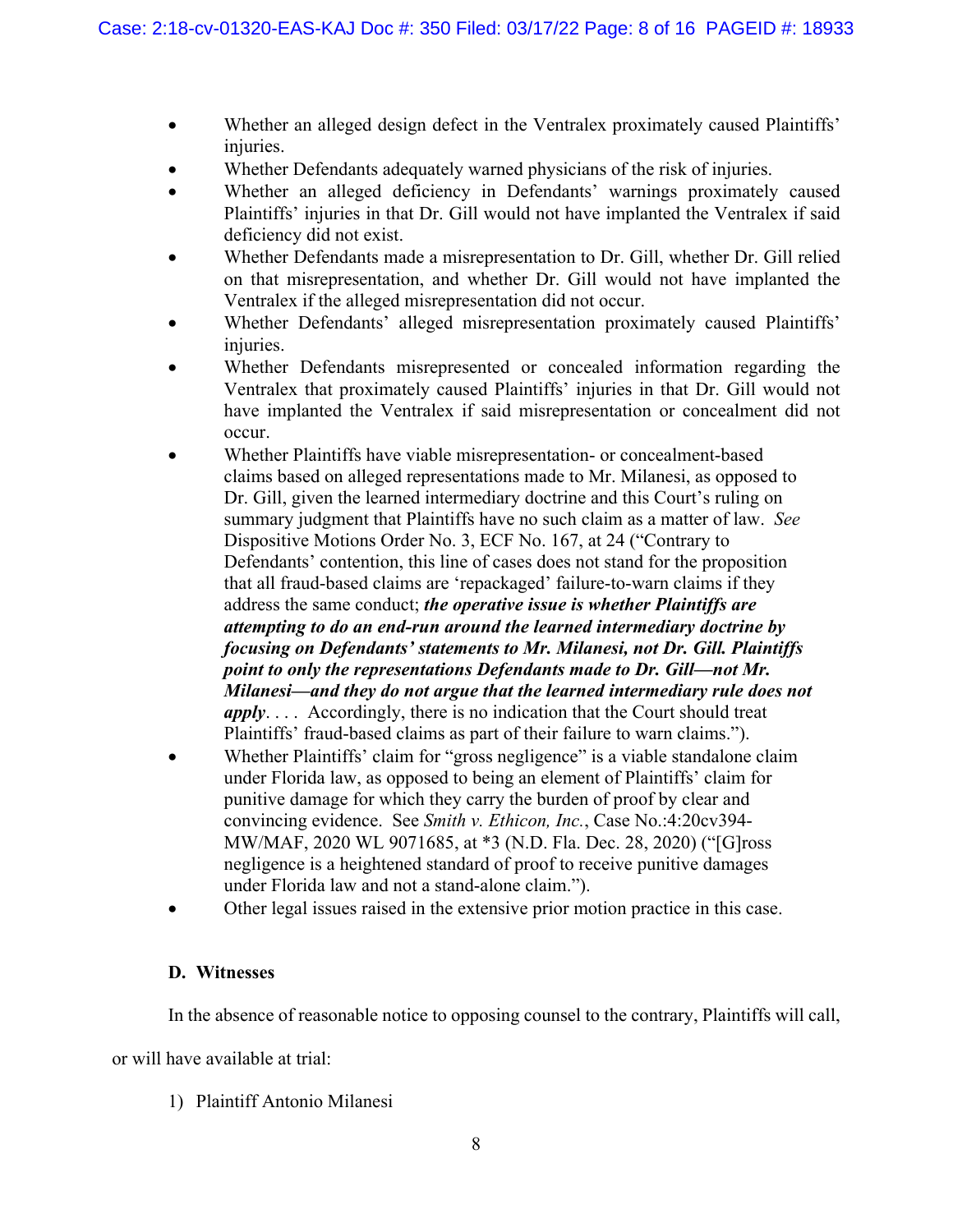- 2) Plaintiff Alicia Milanesi
- 3) Roger E. Darois (adversely)
- 4) Karanbir Gill, M.D. (videotape deposition)
- 5) David Krpata, M.D.

Plaintiffs may call:

- 1) Steven Eldridge (videotape deposition)
- 2) Dan LaFever (videotape deposition)
- 3) David Ciavarella, M.D. (videotape deposition)
- 4) David Calabrese (videotape deposition)
- 5) Craig Wisman (videotape deposition)
- 6) Christopher Paolo (videotape deposition)<sup>5</sup>
- 7) Amit Badhwar, Ph.D. (videotape deposition)
- 8) Michael Caluda, M.D. (videotape deposition)
- 9) Kurt Stockamp, M.D. (videotape deposition)
- 10)Julia Babensee, Ph.D.
- 11) Michael Beatrice, Ph.D.
- 12) Ahmed El-Ghannam, Ph.D
- 13) Robert Johnson<sup>6</sup>

<sup>&</sup>lt;sup>5</sup> Per the parties' agreement, if Defendants do not call Mr. Paolo live in their case-in-chief, Defendants have agree to give Plaintiffs adequate notice and Plaintiffs will make a determination at that time whether they will play the Paolo testimony by deposition. And, if the decision not to call Mr. Paolo live is made by Defendants after the close of Plaintiffs' case-in-chief, Defendants will not object to the reopening of Plaintiffs' case-in-chief solely for the purpose of playing both sides' designations from the deposition of this witness if so chosen by Plaintiffs.

<sup>6</sup> The Court has requested that Defendants file objections to the report and anticipated testimony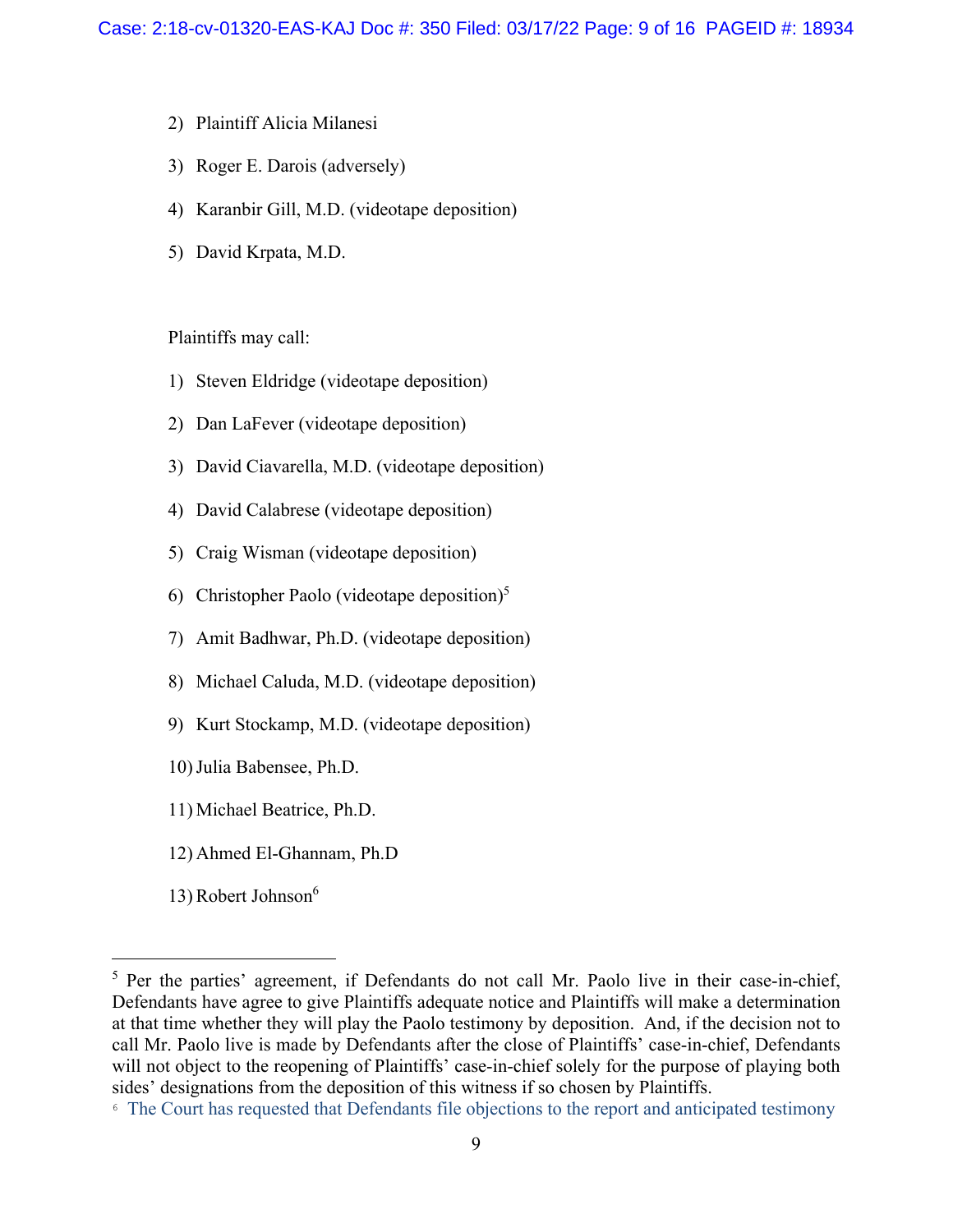- 14)Jimmy Mays, Ph.D.
- 15)John L. Quick
- 16) Any witnesses needed for impeachment or rebuttal.
- 17) Any other witness who might become necessary based on the testimony and evidence presented at trial

In the absence of reasonable notice to opposing counsel to the contrary, Defendants will

call, or will have available at the trial, the following fact witnesses:

- 1) Roger E. Darois Defendants intend to call Mr. Darois live. He is primarily expected to testify regarding his work for Defendants, including development of the Ventralex.
- 2) Christopher Paolo Defendants intend to call Mr. Paolo by videotaped deposition. He is primarily expected to testify regarding his work for Defendants, including quality engineering of the Ventralex.
- 3) Kurt Stockamp, M.D. Defendants intend to call Dr. Stockamp by videotaped deposition if Plaintiffs do not. He is primarily expected to testify regarding his treatment of Mr. Milanesi.
- 4) Miguel Gutierrez-Diaz, D.O. Defendants intend to call Dr. Gutierrez-Diaz by videotaped deposition. He is primarily expected to testify regarding his treatment of Mr. Milanesi.
- 5) Michael Caluda, M.D. Defendants intend to call Dr. Caluda by videotaped deposition if Plaintiffs do not. He is primarily expected to testify regarding his treatment of Mr. Milanesi.

Defendants currently expect that they may call the following fact witnesses at trial:

- 1) John DeFord, Ph.D., M.S. Defendants may call Dr. DeFord live. He is primarily expected to testify regarding his work for Defendants, including research and development of the Ventralex.
- 2) Jim Keegan Defendants may call Mr. Keegan by videotaped deposition. He is primarily expected to testify regarding his work for Defendants, including their marketing efforts of the Ventralex.
- 3) Any witnesses needed for impeachment or rebuttal.

of Mr. Johnson by March 16, 2022.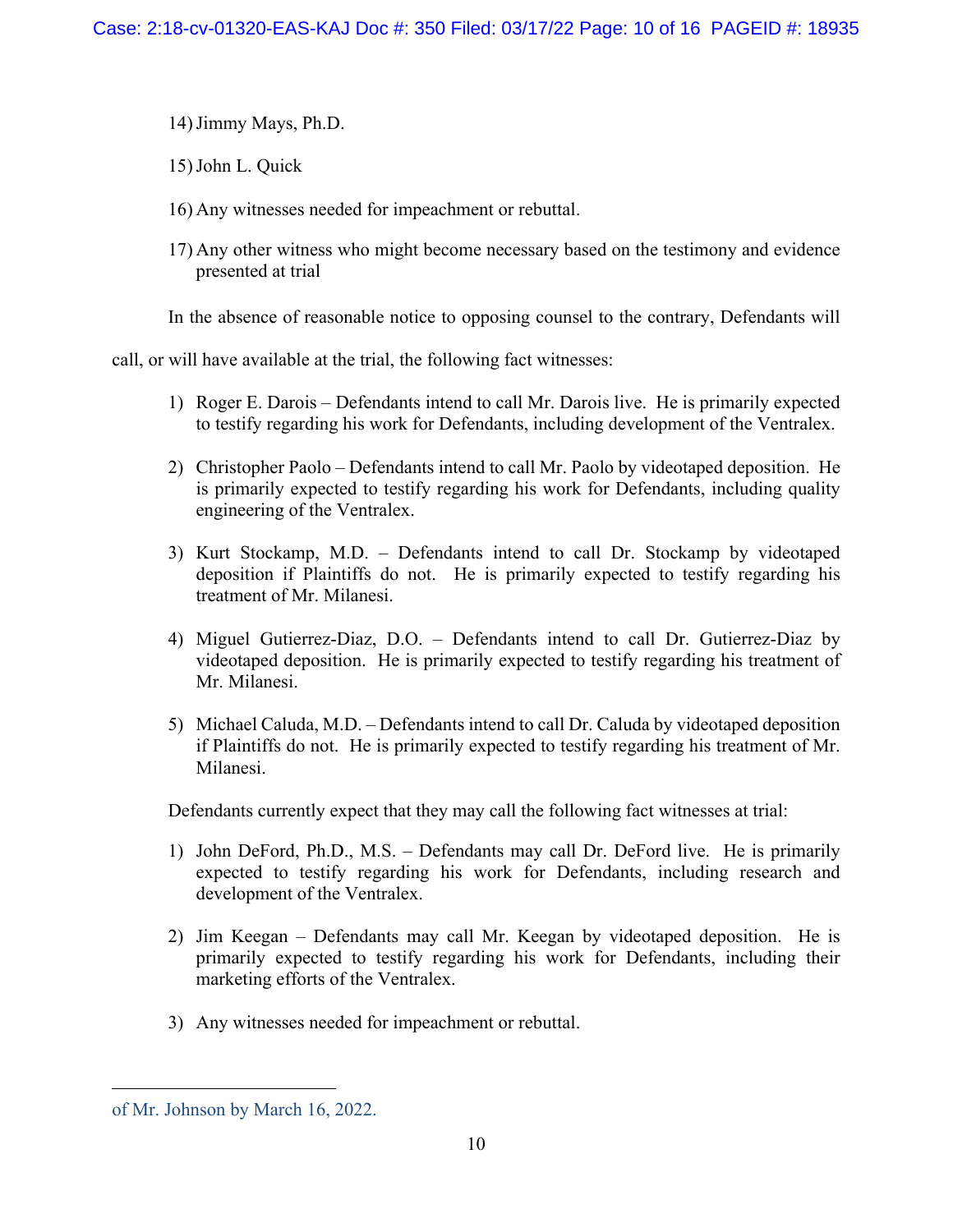4) Any other witness who might become necessary based on the testimony and evidence presented at trial.

Defendants reserve the right to call, or not call, any or all of the witnesses identified above, and also reserve the right to limit the direct examination on any of the witnesses listed. Defendants also reserve the right to call one or more of the witnesses (fact or expert) who Plaintiffs call at trial, or has identified on their witness list.

In the event other witnesses are to be called at the trial, a statement of their names and addresses and the general subject matter of their testimony will be served upon opposing counsel and filed with the Court at least five (5) days prior to trial and only for good cause shown.

There is reserved to each of the parties the right to call such rebuttal witnesses as may be necessary, without prior notice to the other party. Questions frequently arise as to whether a witness will offer rebuttal testimony or is more appropriately designated as part of the case-inchief. If questions arise as to the nature of a witness' testimony, the Court will err on the side of required disclosure five (5) days prior to trial of rebuttal witnesses. If no disclosure is made, the Court shall not permit such witness to testify.

Note: *Only witnesses listed in the Final Pretrial Order will be permitted to testify at the trial, except witnesses called solely for the purpose of impeachment or for good cause shown.* 

### **E. Expert Witnesses**

The parties are limited to the following number of expert witnesses, including treating physicians, whose names have been disclosed to the other side.

- 1. Plaintiff:
	- a. David Krpata, M.D. (see *curriculum vitae* at ECF No. 63-1, PageID #1123)
	- b. Ahmed El-Ghannam, Ph.D. (see *curriculum vitae* at *Johns* ECF No. 33-1, PageID #1508)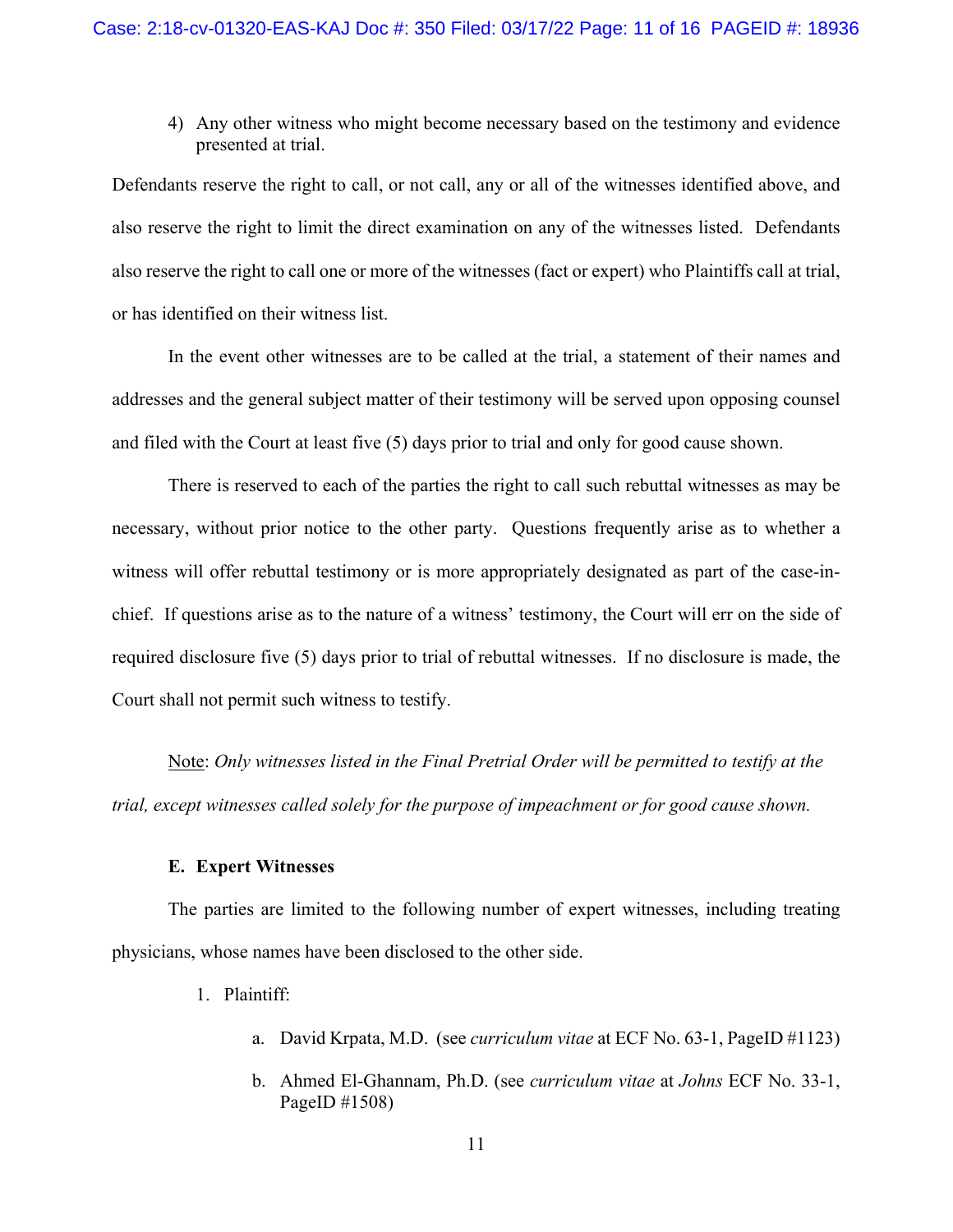- c. Jimmy Mays, Ph.D. (see *curriculum vitae* at ECF No. 109-1, PageID#9880)
- d. Julia Babensee, Ph.D. (see *curriculum vitae* at ECF No. 103-2, PageID #8836)
- e. Michael Beatrice, Ph.D. (see *curriculum vitae* at ECF No. 322-2 , PageID #17628)
- f. John L. Quick (see *curriculum vitae* at ECF No. 106-1, PageID # 9318)
- g. Robert W. Johnson (see *curriculum vitae* at ECF No. 102-2 , PageID #8724)

### 2. Defendants:

- a. Kevin Gillian, M.D. (ECF No. 77-5)
- b. Donna-Bea Tillman, Ph.D., MPA, FRAPS (ECF No. 73-2)
- c. Maureen T.F. Reitman, Sc.D., F.S.P.E., P.E. (ECF No. 84-1)
- d. Stephen F. Badylak, D.V.M., Ph.D., M.D. (ECF No. 79-5)
- e. Kimberly A. Trautman, M.S. (ECF No. 75-2)
- f. James M. Anderson, M.D., Ph.D. (ECF No. 81-2)

### **F. Depositions**

Plaintiffs may present the testimony of the following witnesses by deposition/videotape:

- 1) Steven Eldridge (videotape)
- 2) Dan LaFever (videotape)
- 3) David Calabrese (videotape)
- 4) Christopher Paolo (videotape)
- 5) David Ciavarella, M.D. (videotape)
- 6) Craig Wisman (videotape)
- 7) Amit Badhwar, Ph.D. (videotape)
- 8) Karanbir Gill, M.D. (videotape)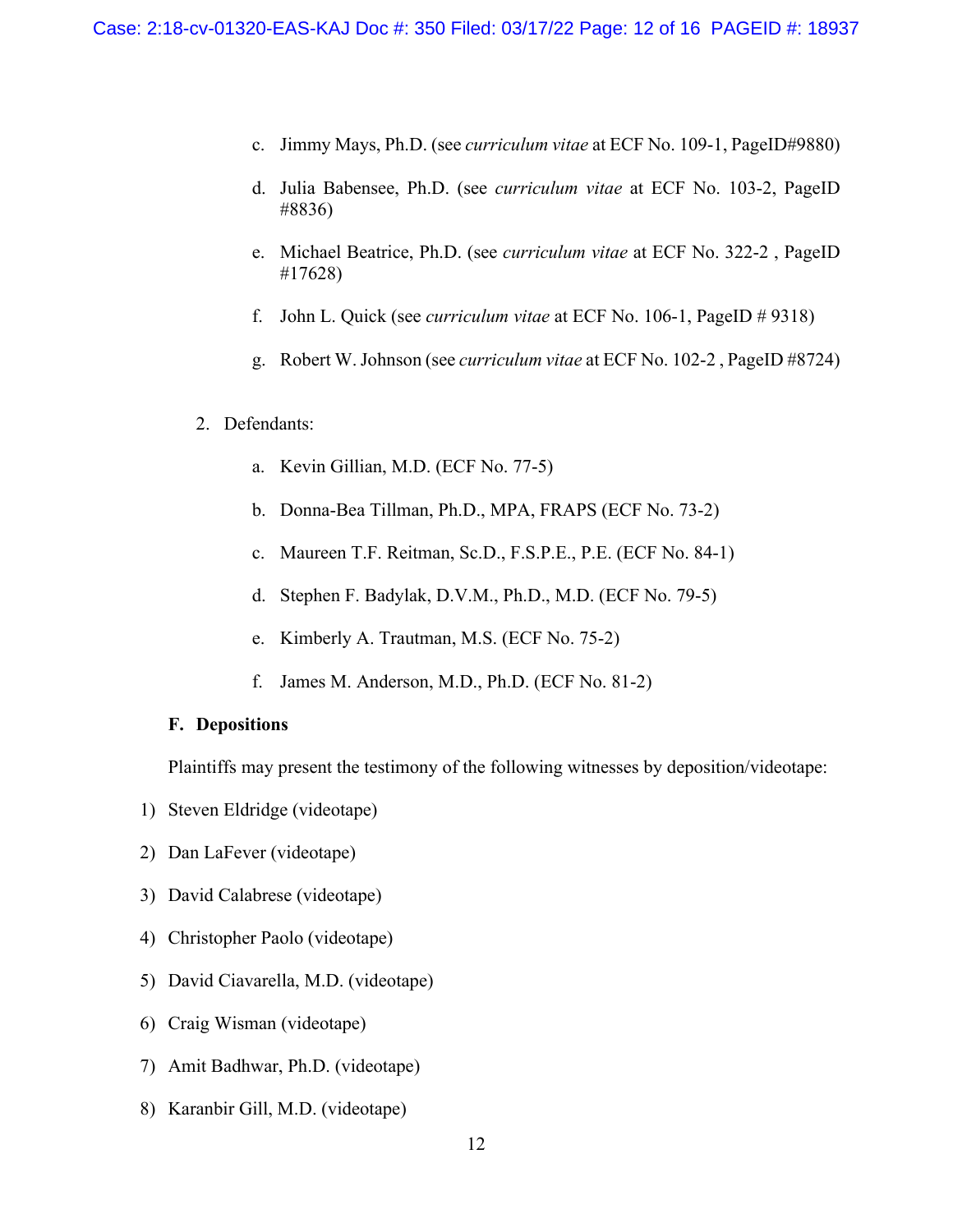9) Michael Caluda, M.D. (videotape)

10) Kurt Stockamp, M.D. (videotape)

## Defendants:

In Section IV(D), Defendants identified the witnesses who might present testimony by videotaped deposition.

## **G. Exhibits**

Appendix A Joint Exhibits—None.

Appendix B Plaintiffs' Exhibits—see attached.

Appendix C Defendants' Exhibits—see attached.

Appendix D Third-Party Exhibits—None.

## **H. Stipulations**

The parties have entered into the following stipulations:

- To notify each other of witnesses expected to be called at trial, and the order of the witnesses, no less than forty-eight hours in advance of the witness being called.
- Procedures for Sequestration of Witnesses.
- Stipulation related to the authenticity of the financial documents produced by Defendants.
- Stipulation related to the Technique Guide used in discovery.
- Stipulation related to the trial record of videos played in trial.

No other stipulations have been made between the parties.

# **I. Completion of Discovery**

Plaintiffs' Position: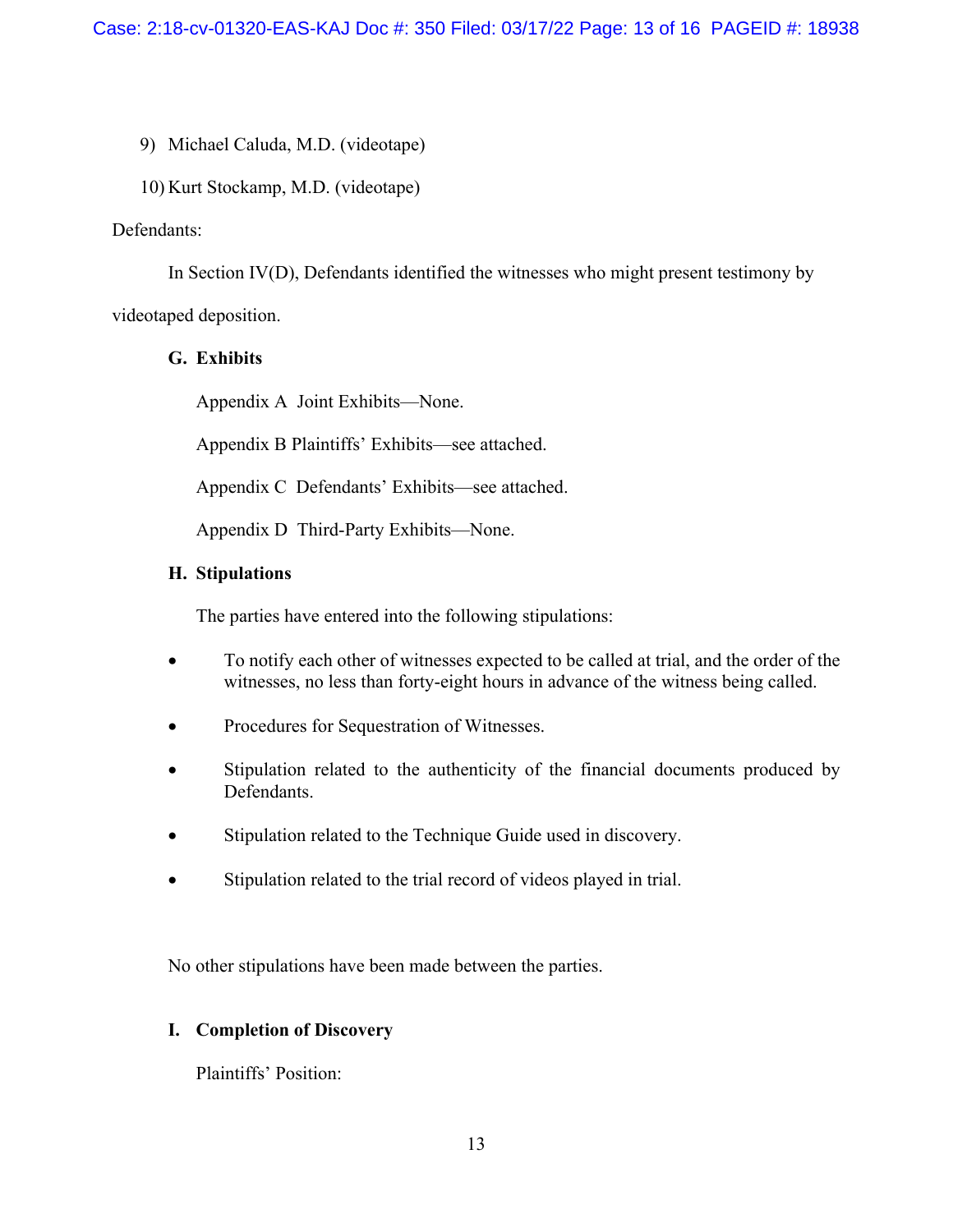Discovery has been completed.

Defendants' Position:

Discovery has been completed.

# **V. MODIFICATION**

The Final Pretrial Order may be modified at or prior to the trial of this action to prevent manifest injustice. Such modification may be made by application of counsel or on motion of the Court.

# **VI. REMAINING ISSUES AND OTHER MATTERS**

The following legal issues must be resolved before the beginning of trial:

- While jury instructions do not need to be decided prior to the beginning of trial, there are still outstanding proposed general instructions.
- The special instructions on FDA, MSDS, and the issue of post-sale duty to warn under Florida law are still outstanding.
- Remaining deposition objections and designations.

Counsel brings the following additional matters to the Court's attention:

• Plaintiffs' Motion to Instruct the Jury Before Closing Arguments

\_\_\_\_\_\_\_\_\_\_\_\_\_\_\_\_\_\_\_\_\_\_ \_\_\_\_\_\_\_\_\_\_\_\_\_\_\_\_\_\_\_\_\_\_\_\_\_\_\_\_\_\_\_\_\_ 3/17/2022 s/Edmund A. Sargus, Jr. DATE EDMUND A. SARGUS, JR. UNITED STATES DISTRICT JUDGE

> s/Kimberly A. Jolson KIMBERLY A. JOLSON UNITED STATES MAGISTRATE JUDGE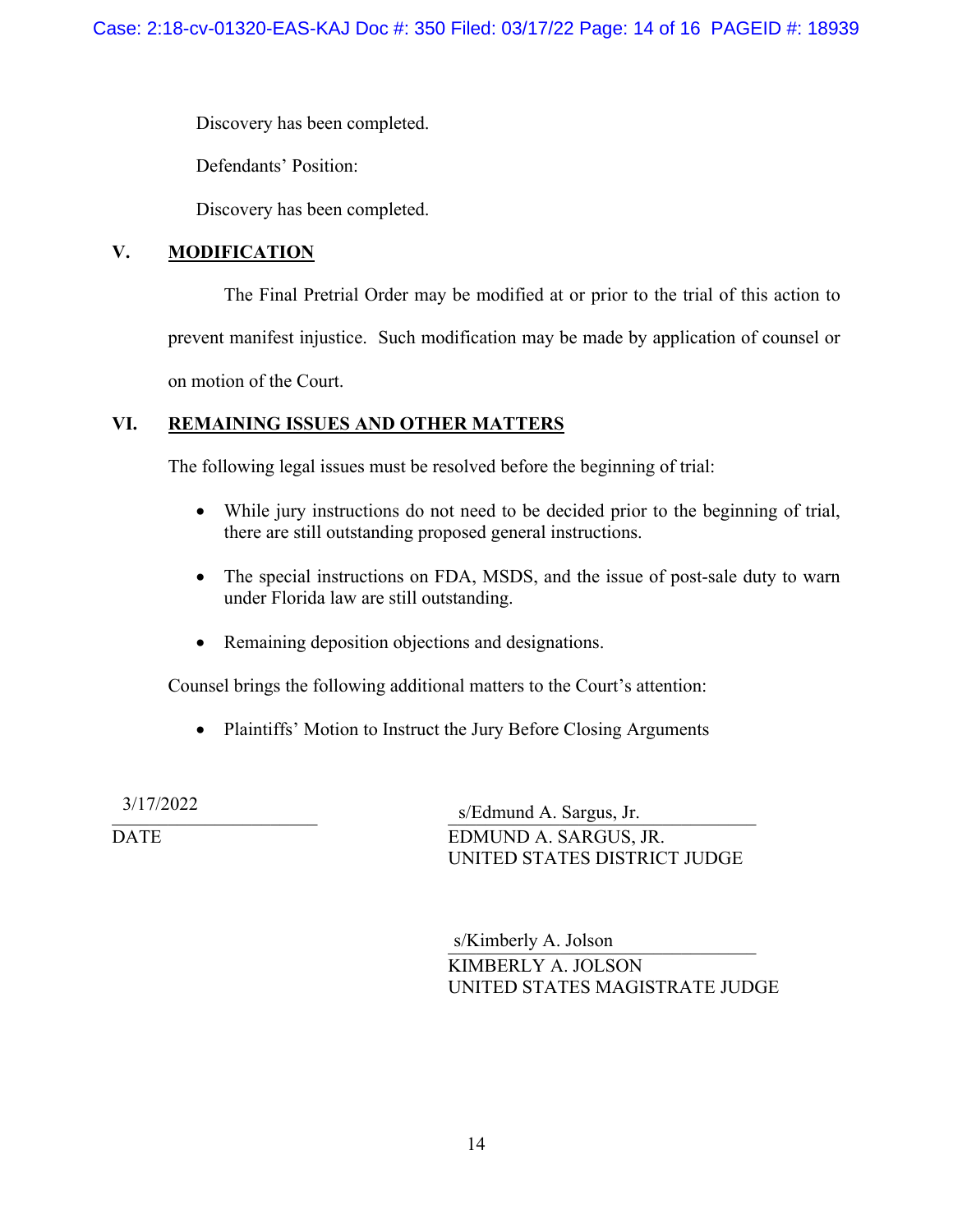$/s/$  Timothy M. O'Brien Timothy M. O'Brien *Plaintiffs' Co-Lead Counsel*  Florida Bar No. 055565 LEVIN, PAPANTONIO, RAFFERTY, PROCTOR, BUCHANAN, O'BRIEN, BARR & MOUGEY , P.A. 316 South Baylen St., Ste. 600 Pensacola, FL 32502 Tel: (850) 435-7084 Fax: (850) 436-6084 Email: tobrien@levinlaw.com

Kelsey L. Stokes *Plaintiffs' Co-Lead Counsel*  Texas Bar No. 24083912 FLEMING, NOLEN & JEZ, L.L.P. 2800 Post Oak Blvd., Suite 4000 Houston, TX 77056-6109 Tel: (713) 621-7944 Fax: (713) 621-9638 Email: kelsey\_stokes@fleming-law.com

*Trial Counsel for Plaintiffs* 

/s/ Michael K. Brown Counsel for Defendants

Michael K. Brown Marilyn A. Moberg REED SMITH LLP 355 South Grand Avenue, Suite 2900 Los Angeles, CA 90071-1514 (213) 457-8000 mkbrown@reedsmith.com mmoberg@reedsmith.com

Eric L. Alexander REED SMITH LLP